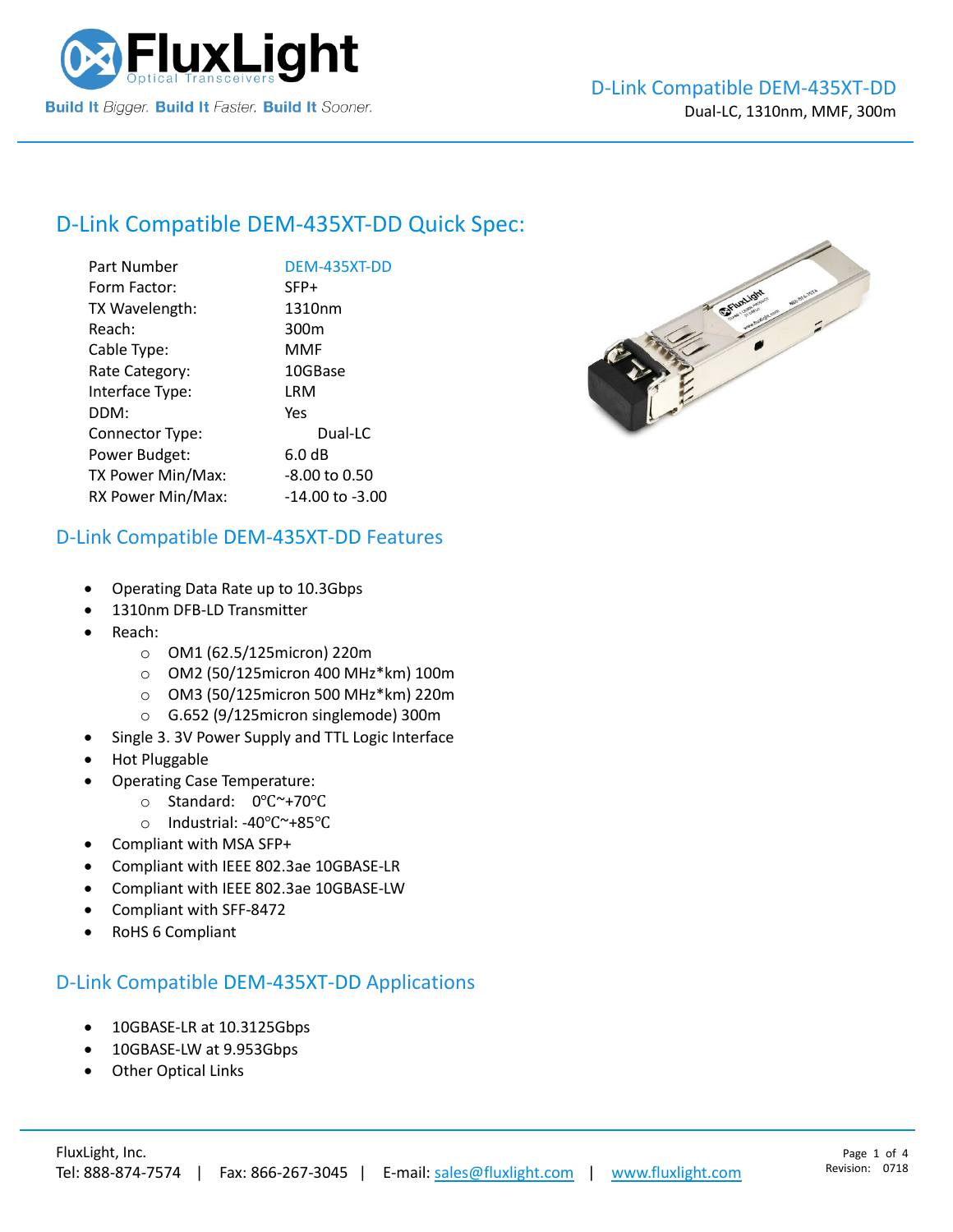

### D-Link Compatible [DEM-435XT-DD](https://www.fluxlight.com/) Specification

#### Electrical Characteristics (Condition: Ta=TOP)

| <b>Parameter</b>                  | <b>Symbol</b> | Min. | <b>Typ</b> | Max.      | <b>Unit</b> | <b>Notes</b>                          |
|-----------------------------------|---------------|------|------------|-----------|-------------|---------------------------------------|
| CML Inputs(Differential)          | Vin           | 150  |            | 1200      | mV p-p      | AC coupled inputs                     |
| <b>Supply Current</b>             | ICC           |      |            | 300       | mA          |                                       |
| Input Impedance (Differential)    | Zin           | 85   | 100        | 115       | ohm         | $\text{Rin} > 100 \text{ kohm } @$ DC |
| Tx_Disable Input Voltage - Low    | VIL           | 0    |            | 0.8       | V           |                                       |
| Tx_Disable Input Voltage - High   | VIH           | 2.0  |            | 3.45      | V           |                                       |
| Tx_Fault Output Voltage - Low     | <b>VOL</b>    | 0    |            | 0.5       | V           |                                       |
| Tx_Fault Output Voltage - High    | <b>VOH</b>    | 2.0  |            | $Vcc+0.3$ | v           |                                       |
| <b>CML Outputs (Differential)</b> | Vout          | 350  |            | 700       | mV pp       | AC coupled outputs                    |
| Output Impedance (Differential)   | Zout          | 85   | 100        | 115       | ohms        |                                       |
| Rx_LOS Output Voltage-Low         | <b>VOL</b>    | 0    |            | 0.5       | v           |                                       |
| Rx LOS Output Voltage-High        | <b>VOH</b>    | 2.5  |            |           | V           |                                       |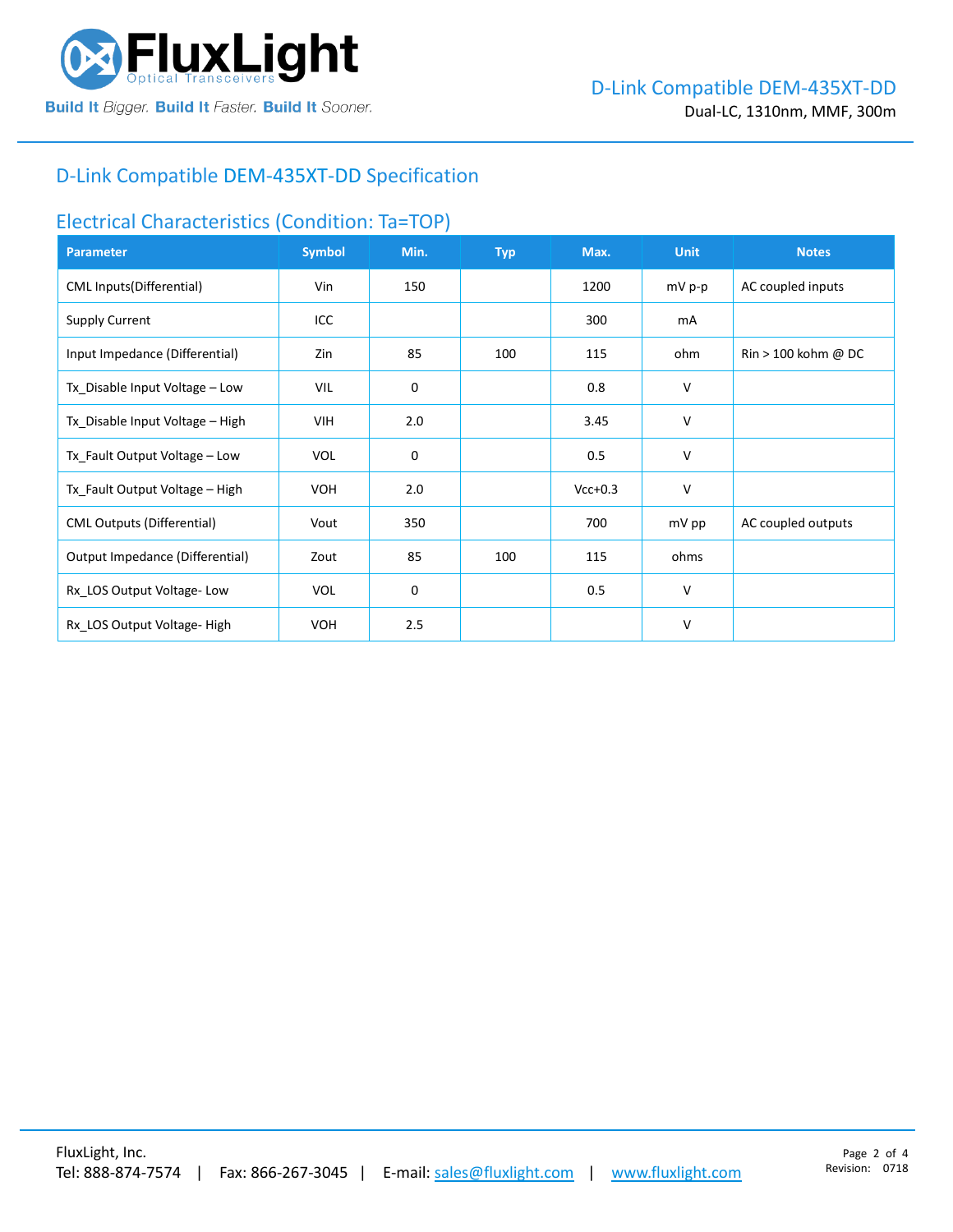

## Optical Characteristics (Condition: Ta=TOP)

| <b>Symbol</b><br>Min<br><b>Unit</b><br><b>Max</b><br><b>Parameter</b><br><b>Typ</b><br>Data Rate<br>10.3<br>Gb/s<br>$\overline{\phantom{a}}$<br>÷,<br>9µm Core Diameter SMF<br>10<br>Km<br>Centre wavelength<br>λс<br>1270<br>1310<br>1355<br>nm<br>Output Spectral Width(-20dB)<br>Δλ<br>1<br>nm<br>÷,<br>$\overline{\phantom{a}}$<br>Average Output Power<br>-8<br>$+0.5$<br>dBm<br>$P_{\text{out}}$<br>$\overline{\phantom{a}}$<br>3.5<br><b>Extinction Ratio</b><br>ER<br>dB<br>÷,<br>$\overline{\phantom{a}}$<br>Average Power of OFF Transmitter<br>$-30$<br>dBm<br>Side Mode Suppression Ratio<br>SMSR<br>30<br>dB<br>Input Differential Impedance<br>Zin<br>90<br>100<br>110<br>Ω<br>Disable<br>2.0<br>$Vcc+0.3$<br><b>TX Disable</b><br>$\vee$<br>$\pmb{0}$<br>Enable<br>0.8<br>Fault<br>$2.0$<br>$Vcc+0.3$<br><b>TX Fault</b><br>$\mathsf{V}$<br>$\mathbf 0$<br>Normal<br>0.8<br>TX Disable Assert Time<br>10<br>$t$ <sub>O</sub> ff<br>us<br>RX<br><b>Symbol</b><br>Min<br><b>Unit</b><br><b>Max</b><br><b>Parameter</b><br><b>Typ</b><br>Center Wavelength<br>λс<br>1260<br>1565<br>nm<br>$-14$<br>ä,<br>$\omega$<br><b>Receive Sensitivity</b><br>${\sf P}_{\sf in}$<br>dBm<br>Maximum Input Power<br>$-3$<br>0<br>dBm<br>$P_{MAX}$<br>$\blacksquare$<br>$-15$<br>dBm<br>SD <sub>HIGH</sub><br>$\overline{a}$<br>÷,<br>Signal Detect Threshold-Assertion:<br>dBm<br>SDLOW<br>$-25$<br>$\overline{\phantom{a}}$<br>$\overline{\phantom{a}}$<br>Signal Detect Threshold-Deassertion:<br><b>Output Differential Impedance</b><br>Pin<br>90<br>100<br>110<br>$\Omega$<br>Receiver Overload<br>Pmax<br>0.5<br>dBm<br><b>Optical Return Loss</b><br>ORL<br>dB<br>$-12$<br>LOS<br>$Vcc+0.3$<br>$\mathsf{V}$<br>$2.0\,$<br>High<br>$0.8\,$<br>$\pmb{0}$<br>Low | <b>TX</b> |  |  |  |  |  |  |  |
|---------------------------------------------------------------------------------------------------------------------------------------------------------------------------------------------------------------------------------------------------------------------------------------------------------------------------------------------------------------------------------------------------------------------------------------------------------------------------------------------------------------------------------------------------------------------------------------------------------------------------------------------------------------------------------------------------------------------------------------------------------------------------------------------------------------------------------------------------------------------------------------------------------------------------------------------------------------------------------------------------------------------------------------------------------------------------------------------------------------------------------------------------------------------------------------------------------------------------------------------------------------------------------------------------------------------------------------------------------------------------------------------------------------------------------------------------------------------------------------------------------------------------------------------------------------------------------------------------------------------------------------------------------------------------------------------------------------------------------------------------------------------|-----------|--|--|--|--|--|--|--|
|                                                                                                                                                                                                                                                                                                                                                                                                                                                                                                                                                                                                                                                                                                                                                                                                                                                                                                                                                                                                                                                                                                                                                                                                                                                                                                                                                                                                                                                                                                                                                                                                                                                                                                                                                                     |           |  |  |  |  |  |  |  |
|                                                                                                                                                                                                                                                                                                                                                                                                                                                                                                                                                                                                                                                                                                                                                                                                                                                                                                                                                                                                                                                                                                                                                                                                                                                                                                                                                                                                                                                                                                                                                                                                                                                                                                                                                                     |           |  |  |  |  |  |  |  |
|                                                                                                                                                                                                                                                                                                                                                                                                                                                                                                                                                                                                                                                                                                                                                                                                                                                                                                                                                                                                                                                                                                                                                                                                                                                                                                                                                                                                                                                                                                                                                                                                                                                                                                                                                                     |           |  |  |  |  |  |  |  |
|                                                                                                                                                                                                                                                                                                                                                                                                                                                                                                                                                                                                                                                                                                                                                                                                                                                                                                                                                                                                                                                                                                                                                                                                                                                                                                                                                                                                                                                                                                                                                                                                                                                                                                                                                                     |           |  |  |  |  |  |  |  |
|                                                                                                                                                                                                                                                                                                                                                                                                                                                                                                                                                                                                                                                                                                                                                                                                                                                                                                                                                                                                                                                                                                                                                                                                                                                                                                                                                                                                                                                                                                                                                                                                                                                                                                                                                                     |           |  |  |  |  |  |  |  |
|                                                                                                                                                                                                                                                                                                                                                                                                                                                                                                                                                                                                                                                                                                                                                                                                                                                                                                                                                                                                                                                                                                                                                                                                                                                                                                                                                                                                                                                                                                                                                                                                                                                                                                                                                                     |           |  |  |  |  |  |  |  |
|                                                                                                                                                                                                                                                                                                                                                                                                                                                                                                                                                                                                                                                                                                                                                                                                                                                                                                                                                                                                                                                                                                                                                                                                                                                                                                                                                                                                                                                                                                                                                                                                                                                                                                                                                                     |           |  |  |  |  |  |  |  |
|                                                                                                                                                                                                                                                                                                                                                                                                                                                                                                                                                                                                                                                                                                                                                                                                                                                                                                                                                                                                                                                                                                                                                                                                                                                                                                                                                                                                                                                                                                                                                                                                                                                                                                                                                                     |           |  |  |  |  |  |  |  |
|                                                                                                                                                                                                                                                                                                                                                                                                                                                                                                                                                                                                                                                                                                                                                                                                                                                                                                                                                                                                                                                                                                                                                                                                                                                                                                                                                                                                                                                                                                                                                                                                                                                                                                                                                                     |           |  |  |  |  |  |  |  |
|                                                                                                                                                                                                                                                                                                                                                                                                                                                                                                                                                                                                                                                                                                                                                                                                                                                                                                                                                                                                                                                                                                                                                                                                                                                                                                                                                                                                                                                                                                                                                                                                                                                                                                                                                                     |           |  |  |  |  |  |  |  |
|                                                                                                                                                                                                                                                                                                                                                                                                                                                                                                                                                                                                                                                                                                                                                                                                                                                                                                                                                                                                                                                                                                                                                                                                                                                                                                                                                                                                                                                                                                                                                                                                                                                                                                                                                                     |           |  |  |  |  |  |  |  |
|                                                                                                                                                                                                                                                                                                                                                                                                                                                                                                                                                                                                                                                                                                                                                                                                                                                                                                                                                                                                                                                                                                                                                                                                                                                                                                                                                                                                                                                                                                                                                                                                                                                                                                                                                                     |           |  |  |  |  |  |  |  |
|                                                                                                                                                                                                                                                                                                                                                                                                                                                                                                                                                                                                                                                                                                                                                                                                                                                                                                                                                                                                                                                                                                                                                                                                                                                                                                                                                                                                                                                                                                                                                                                                                                                                                                                                                                     |           |  |  |  |  |  |  |  |
|                                                                                                                                                                                                                                                                                                                                                                                                                                                                                                                                                                                                                                                                                                                                                                                                                                                                                                                                                                                                                                                                                                                                                                                                                                                                                                                                                                                                                                                                                                                                                                                                                                                                                                                                                                     |           |  |  |  |  |  |  |  |
|                                                                                                                                                                                                                                                                                                                                                                                                                                                                                                                                                                                                                                                                                                                                                                                                                                                                                                                                                                                                                                                                                                                                                                                                                                                                                                                                                                                                                                                                                                                                                                                                                                                                                                                                                                     |           |  |  |  |  |  |  |  |
|                                                                                                                                                                                                                                                                                                                                                                                                                                                                                                                                                                                                                                                                                                                                                                                                                                                                                                                                                                                                                                                                                                                                                                                                                                                                                                                                                                                                                                                                                                                                                                                                                                                                                                                                                                     |           |  |  |  |  |  |  |  |
|                                                                                                                                                                                                                                                                                                                                                                                                                                                                                                                                                                                                                                                                                                                                                                                                                                                                                                                                                                                                                                                                                                                                                                                                                                                                                                                                                                                                                                                                                                                                                                                                                                                                                                                                                                     |           |  |  |  |  |  |  |  |
|                                                                                                                                                                                                                                                                                                                                                                                                                                                                                                                                                                                                                                                                                                                                                                                                                                                                                                                                                                                                                                                                                                                                                                                                                                                                                                                                                                                                                                                                                                                                                                                                                                                                                                                                                                     |           |  |  |  |  |  |  |  |
|                                                                                                                                                                                                                                                                                                                                                                                                                                                                                                                                                                                                                                                                                                                                                                                                                                                                                                                                                                                                                                                                                                                                                                                                                                                                                                                                                                                                                                                                                                                                                                                                                                                                                                                                                                     |           |  |  |  |  |  |  |  |
|                                                                                                                                                                                                                                                                                                                                                                                                                                                                                                                                                                                                                                                                                                                                                                                                                                                                                                                                                                                                                                                                                                                                                                                                                                                                                                                                                                                                                                                                                                                                                                                                                                                                                                                                                                     |           |  |  |  |  |  |  |  |
|                                                                                                                                                                                                                                                                                                                                                                                                                                                                                                                                                                                                                                                                                                                                                                                                                                                                                                                                                                                                                                                                                                                                                                                                                                                                                                                                                                                                                                                                                                                                                                                                                                                                                                                                                                     |           |  |  |  |  |  |  |  |
|                                                                                                                                                                                                                                                                                                                                                                                                                                                                                                                                                                                                                                                                                                                                                                                                                                                                                                                                                                                                                                                                                                                                                                                                                                                                                                                                                                                                                                                                                                                                                                                                                                                                                                                                                                     |           |  |  |  |  |  |  |  |
|                                                                                                                                                                                                                                                                                                                                                                                                                                                                                                                                                                                                                                                                                                                                                                                                                                                                                                                                                                                                                                                                                                                                                                                                                                                                                                                                                                                                                                                                                                                                                                                                                                                                                                                                                                     |           |  |  |  |  |  |  |  |
|                                                                                                                                                                                                                                                                                                                                                                                                                                                                                                                                                                                                                                                                                                                                                                                                                                                                                                                                                                                                                                                                                                                                                                                                                                                                                                                                                                                                                                                                                                                                                                                                                                                                                                                                                                     |           |  |  |  |  |  |  |  |
|                                                                                                                                                                                                                                                                                                                                                                                                                                                                                                                                                                                                                                                                                                                                                                                                                                                                                                                                                                                                                                                                                                                                                                                                                                                                                                                                                                                                                                                                                                                                                                                                                                                                                                                                                                     |           |  |  |  |  |  |  |  |
|                                                                                                                                                                                                                                                                                                                                                                                                                                                                                                                                                                                                                                                                                                                                                                                                                                                                                                                                                                                                                                                                                                                                                                                                                                                                                                                                                                                                                                                                                                                                                                                                                                                                                                                                                                     |           |  |  |  |  |  |  |  |
|                                                                                                                                                                                                                                                                                                                                                                                                                                                                                                                                                                                                                                                                                                                                                                                                                                                                                                                                                                                                                                                                                                                                                                                                                                                                                                                                                                                                                                                                                                                                                                                                                                                                                                                                                                     |           |  |  |  |  |  |  |  |